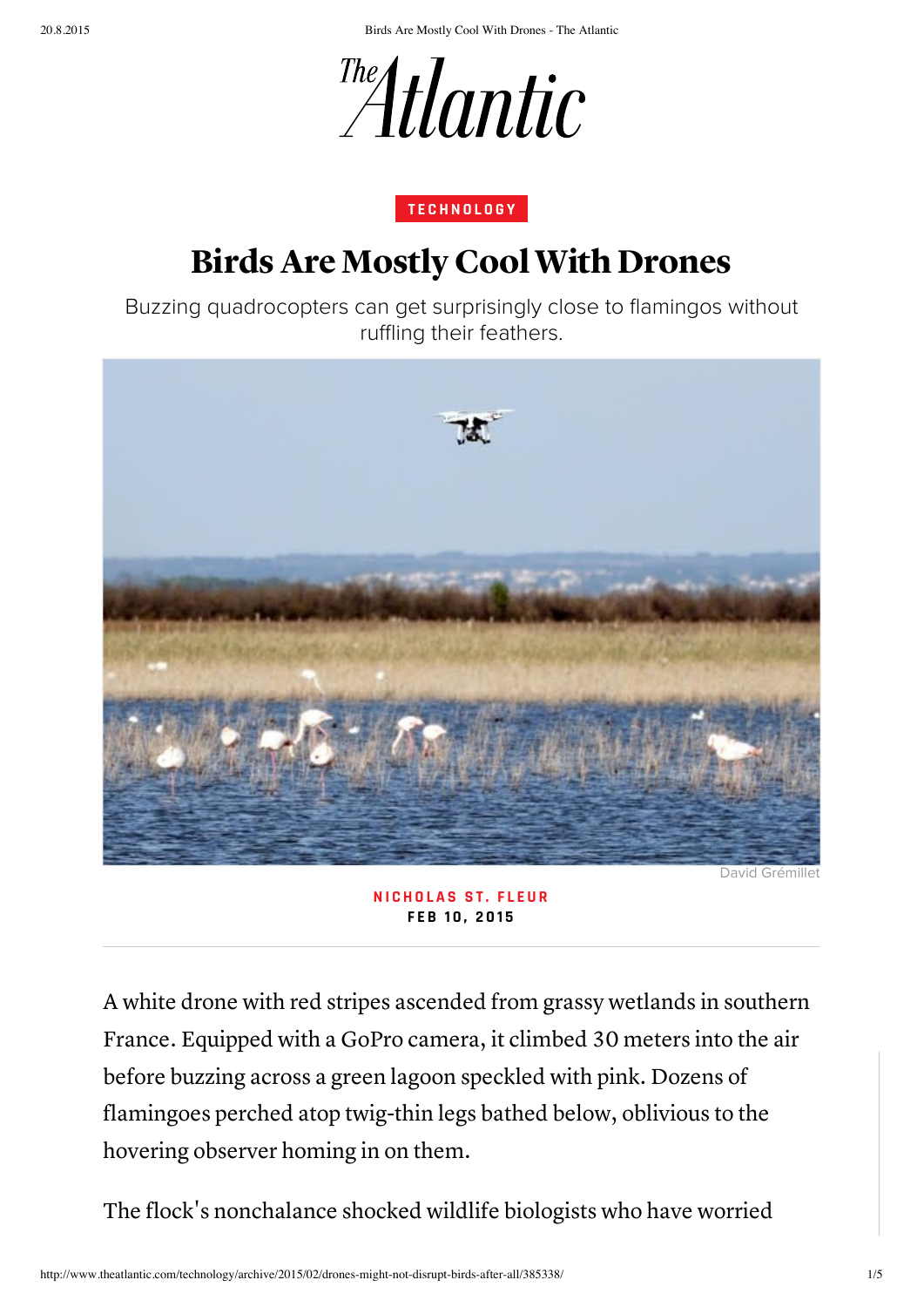about how drones might disturb birds. "I was amazed, I was absolutely amazed," said seabird ecologist David Grémillet, who had watched the flamingos ignore the drone. "My hypothesis was that at such close range the birds would fly off, and in most cases they didn't—that was really a big surprise."

Grémillet and his research team from France's National Center for Scientific Research in Montpellier teamed up with the quadrocopter manufacturer Cyleone to see how close unmanned aerial vehicles could get to different bird populations without ruffling their feathers. The results from the research could inform wildlife conservationists looking to create ethical guidelines for the use of drones with birds, according to Grémillet.

To track the flamingo encounter, Grémillet used a laser rangefinder that showed how close the quadrocopter, fittingly called a "Phantom, " could sneak up on the birds. As he observed the aerial vehicle fly from 100 meters to only 10 meters away from its target, Grémillet wondered whether the wild flamingos would disperse or continue nuzzling their feathers. But even as the drone hovered just four meters away—the equivalent of about 13 feet—the flock remained unfazed.

In their study, the team launched three quadrocopters of different colors, toward wild populations of flamingos, common greenshanks, and mallards in a zoo. After more than 200 trials, the researchers found that the drones could get within four meters of the birds without disturbing them 80 percent of the time. It didn't matter whether the machine was white, black, or blue—or, notably, how fast it was flying.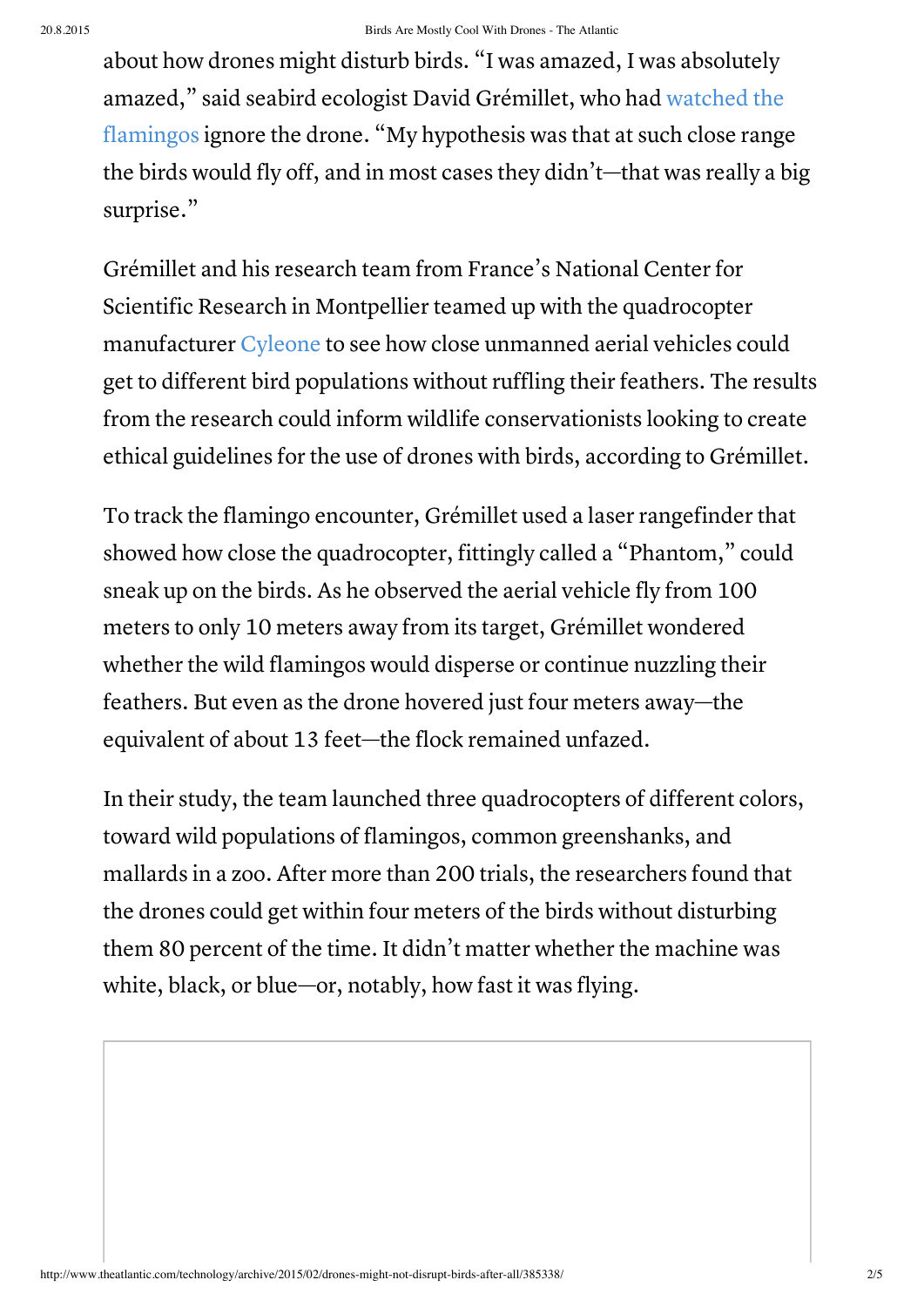

Wildlife ecologists prepare to launch the "Phantom" drone at a flamingo flock. (David Grémillet)

What did affect the birds, the team discovered, was the angle at which the drone swooped into the swamp or zoo. The quadrocopter had little problem getting close to the birds when it traveled at angles of 20 degrees, 30 degrees, and 60 degrees. But when it descended vertically at a 90 degree angle, it spooked the birds, causing many to fly or move away.

"They just don't like something coming down upon them because you could imagine it looks like a predator coming down trying to sneak attack, " Grémillet said. He suggested that in all other cases the machine looked so foreign to the birds that they did not classify it as a threat unless if it came from directly overhead. The team reported their findings this month in the journal *Biology Letters*.

Grémillet said that in addition to providing first steps for creating ethical wildlife guidelines, the findings could help in filming bird behavior. He also noted that quadrocopters equipped with scanners could track birds that have been implanted with identifier chips. "You could have a mini research station just above the birds you want to study, " Grémillet said.

## Because drones are the latest installment in the field of wildlife conservation, biologists should be finding ways to use this technology ethically.

"The ability to get that close to birds that cheaply has a lot of potential to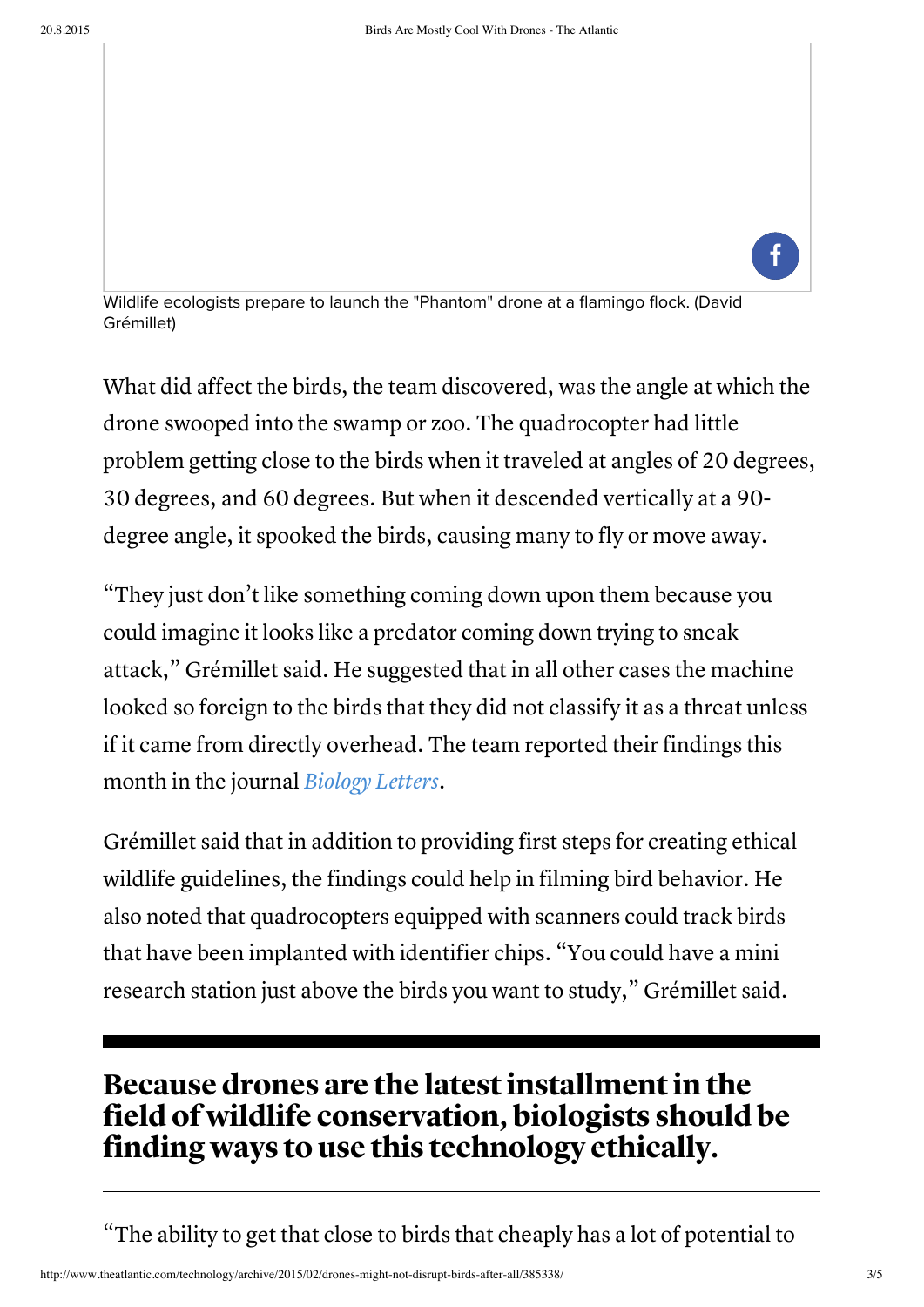revolutionize bird censuses, " said Kristoffer Whitney, a researcher at the University of Wisconsin, Madison, who looks at the history and ethics of wildlife biology. The unmanned aerial machines could be particularly useful when counting how many birds live in wetlands, which tend to be inaccessible to researchers. Whitney said that because drones are the latest installment in the field of wildlife conservation, biologists should be finding ways to use this technology ethically. "If it turns out to be true that these machines have really little impact on the behavior of birds compared to older techniques like airplanes, " he said. "You will see more scientists imploring these techniques more often because there would be less concern that they harm the birds."

Kevin McGowan, a scientist from the Cornell University Lab of Ornithology, suggested another use for drones in wildlife research: inspectors of hard-to-reach bird nests. McGowan observes the American crow, which often takes him dozens of feet into tree canopies to study. "It is dangerous and time consuming and it bothers the birds, " McGowan said. "But if we can use a quadrocopter to check within minutes after the parents leave–that's a big plus for us."

But McGowan also says that in the United States, Federal Aviation Administration rules are stifling the scientific use of drones. Unmanned aerial vehicle restrictions vary in different countries, and in France, Grémillet is able to use the quadrocopters in certain areas only under the supervision of a licensed pilot.

He said that his team will next observe how close unmanned aerial vehicles can get to other avian populations. Except for birds of prey, which —as many YouTube videos show—tend to mercilessly attack any drone that flies into their airspace.